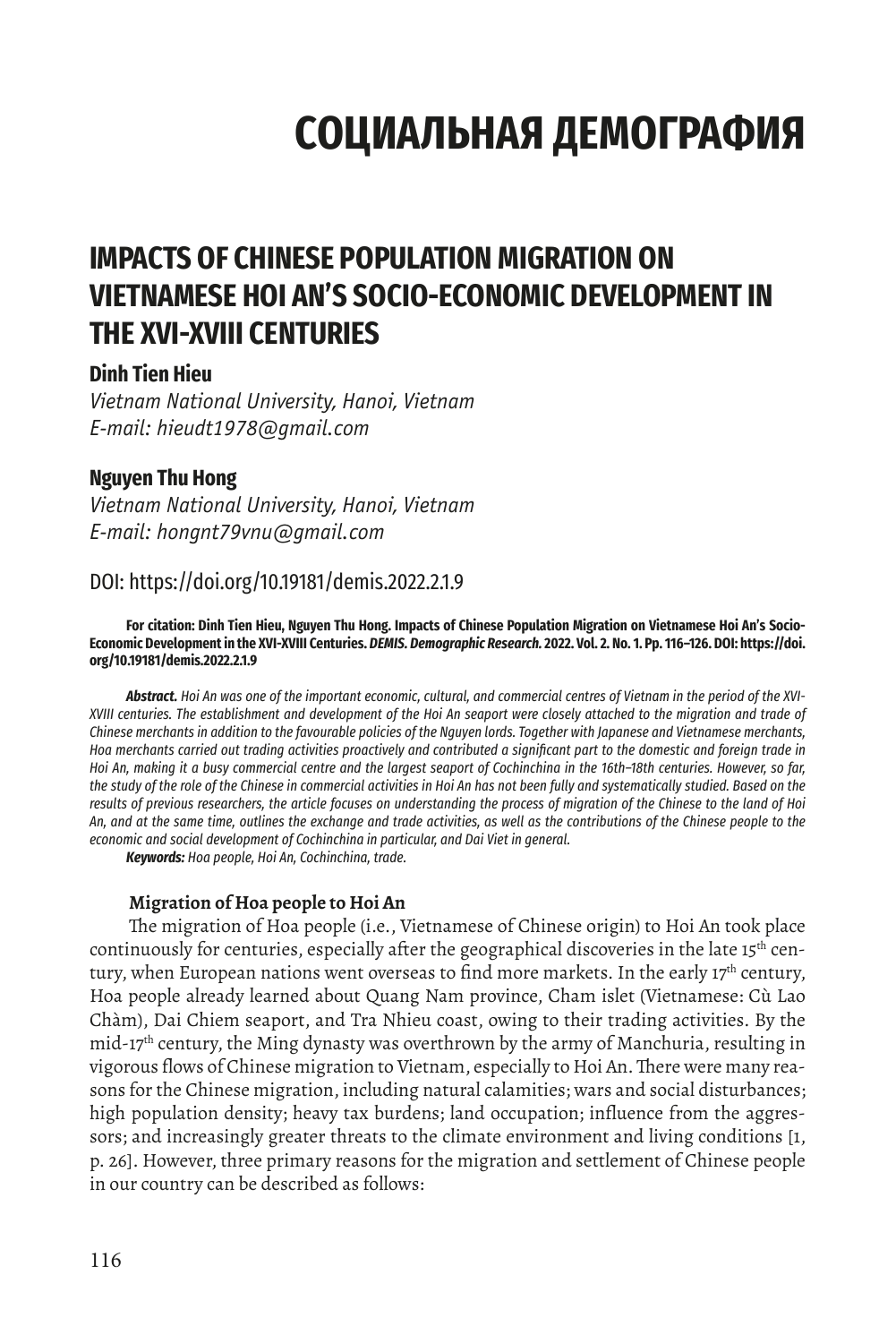*The first reason* stemmed from the political factor. Following the collapse of the Yuan dynasty, the Ming dynasty (1368–1644) ruled China. To cope with the armed rebellions as well as the Wokou (Chinese: 倭 寇, literally, Japanese pirates') coming from the sea, the Ming dynasty promulgated the Sea Ban (Chinese: 海禁), which forbade boats from going out to the sea for business, while implementing the suzerain-based trade policy aimed at restricting trading activities of merchants. After being implemented for nearly 200 years, the Sea Ban was abrogated in 1567 by the Longqing Emperor (Chinese: 隆庆) 2 , making it favourable for Chinese merchants to go abroad for business. As a result, the trading activities at sea became more eventful in the Asia-Pacific region.

In 1644, a significant political event took place in China. Taking advantage of the peasant rebellion led by Li Zicheng, the army of Manchuria attacked and occupied Beijing, followed by the establishment of the Qing dynasty. In the 18th year under the reign of the Shunzhi emperor (1661), the Qing dynasty promulgated the Sea Ban again, forcing local people in the coastal areas of some provinces, including Jiangsu, Zhejiang, Fujian, and Guangdong, to move further inland for 30 to 50 miles. In addition, it was compulsory for all people in China to shave off the front of the head, twist the rest of the hair into a plait at the back, and wear Machu clothing. At the same time, draconian and arbitrary policies were reinforced by the central government. Due to the social changes as well as the revolts taking place constantly during the beginning of the Qing dynasty, a large number of merchants, workers, and poor people had to leave their homeland for overseas countries in the hope of getting business opportunities and settling down until the domestic situation became better.

After wiping out the forces of Zheng Chenggong<sup>3</sup> in Taiwan in 1685, the Kangxi emperor repealed the Sea Ban and established customs departments in four provinces, including Jiangsu, Zhejiang, Fujian, and Guangdong, allowing merchants to go abroad by sea for business. As a result, Chinese merchants travelled to various areas in Southeast Asia, including Hoi An. According to Li Tana, some Chinese people, ranging from 35 to 40, migrated from China to Hoi An and joined the Minh Huong commune (a commune of Ming people; Vietnamese: Minh Hương xã) every year during the period from 1744 to 1746. Most of them were unmarried men aged about 20 and came from Fujian [2, p. 24]. Of the Chinese migrants in Hoi An, some were allowed by the Nguyen lords to settle in Cochinchina; they quickly got along with those who came there earlier, forming villages and communities of Hoa people in Hoi An.

*The second reason* stemmed from the need for a means of livelihood. Apart from the above-mentioned political reason, the need for a means of livelihood was also crucial for the overseas migration of Chinese people. During the period of the Ming and Qing dynasties, the population in China increased rapidly, especially under the Qing dynasty. In the late years under the reign of the Shunzhi emperor (roughly in 1661), the total population in China was around 60 million people, but it amounted to nearly 300 million by the late years under the reign of the Qianlong emperor (roughly in 1795). In 1840, the corresponding figure was 412 million. In the late years under the reign of the Shunzhi emperor, the population

<sup>1</sup> Japanese pirates were referred to as "Wokou" or "Dwarf pirates", who often raided the coastlines % of Korea and China from the  $14<sup>th</sup>$  to the  $16<sup>th</sup>$  century.<br><sup>2</sup> However, the Ming dynasty continued imposing the "Sea Ban" on Japan.<br><sup>3</sup> Zheng Chenggong (1624–1662) was a military general in the late neriod of

<sup>3</sup> Zheng Chenggong (1624–1662) was a military general in the late period of the Ming dynasty. After the Qing army occupied Beijing, he continued the anti-Qing rebellion, sprouting the slogan of "Opposing Qing and Restoring Ming". Suffering a heavy defeat in the Chinese mainland, he took his troops to Taiwan, setting it as a fortification to fight against the Qing and take control over the whole southeast coastline of China.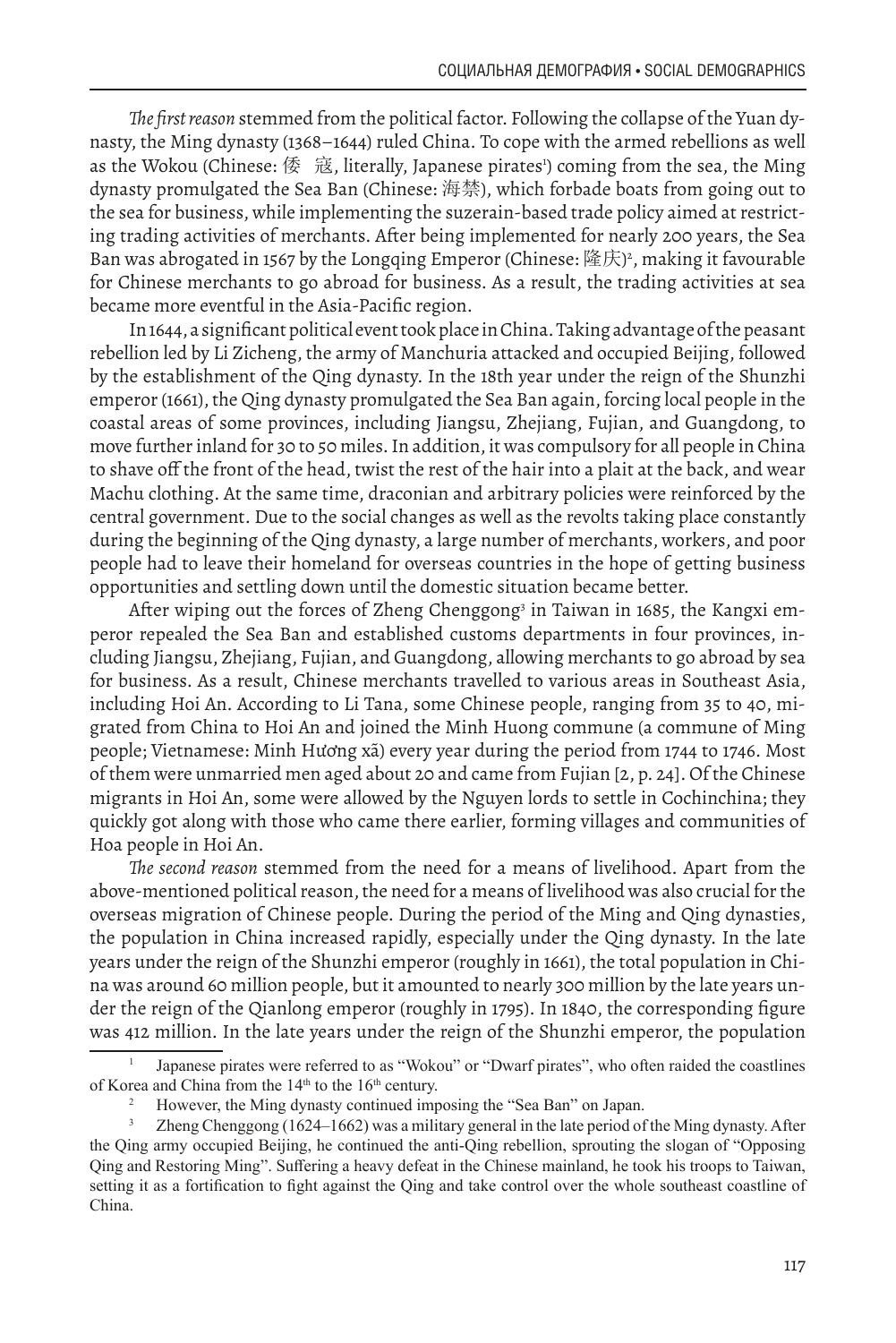of Fujian was around 400 thousand people, but it increased to 1.3 million by the late years under the reign of the Qianlong emperor, excluding about 100 thousand people migrating abroad. In 1840, the population of Fujian amounted to 1.872 million.

Similarly, in the late years under the reign of the Shunzhi emperor, the population of Guangdong was around 300 thousand people, but it increased to 1.6 million and 2.570 million in the late period of the Qianlong emperor, and 1840 respectively.

Contrary to the rapid population growth, the area of cultivated land increased quite slowly. In the late years under the reign of the Shunzhi emperor, the area of cultivated land in Fujian was around 103,458 plots<sup>4</sup> and increased to 140,000 plots in 1840. In Guangdong, the area of cultivated land was 250,840 plots in the late period of the Shunzhi emperor and amounted to 320,000 plots in 1840 [3, pp. 99–105]. It is possible to say that cultivated land was the most important means of production for working people. In every specific period, therefore, population and cultivated land must be maintained appropriately to each other to ensure well-being. When commodity trade was more developed, however, the great bulk of the cultivated land was no longer used for cereal farming. Instead, people grew more profitable plants. Besides, the Ming dynasty and subsequently the Qing dynasty implemented the Sea Ban to take precautions against external and internal opposing forces and to avoid harassment from the Wokou. As a result, fishers and those who earned a living by doing community trade with overseas people lost their livelihood. Especially, it was severer for people in the coastal areas of Fujian and Guangdong, where the population was high, but the cultivated land was limited, in addition to the harsh living environment. Facing such a situation, some people rose in rebellion, while some others decided to migrate overseas to earn a living. At that time, many of them chose Hoi An as a destination for their migration.

*The third reason* stemmed from the Nguyen lords' policies on the encouragement of trading activities with foreign merchants, which were implemented in Cochinchina since the second half of the 17<sup>th</sup> century, for the sake of economic development and political power reinforcement. Those policies contributed to the attraction of Chinese merchants to the urban and seaport areas in Vietnam, particularly those in present-day central and southern Vietnam. Since then, commercial streets and economic centres such as Hoi An, Cho Lon, Gia Dinh, and Ha Tien, etc. were gradually established. Chinese people were not only allowed to settle permanently in Vietnam but also received much preferential treatment from the Nguyen lords (1592–1771) as well as the Nguyen dynasty afterwards (1802–1945). For example, they were provided with all the same civil rights as Vietnamese people; those who were good at the business had the right to collect taxes; in addition, they also benefited much from other preferential policies in economic sectors. To attract more foreign merchants to Cochinchina, furthermore, the Nguyen lords allowed them to choose locations to build houses, temples, and clubs. In this period, consequently, various streets of Chinese and Japanese merchants were established in Hoi An. In 1618, Christophoro Borri, an Italian Jesuit missionary, came to Cochinchina and noted: "This city is called Faifó (i.e., Hoi An), and is so large, that we may say they are two, one of Chineses, the other of Japoneses; for they are divided from one another, each having their distinct governor, and the Chineses living according to the laws of China, as the Japoneses do according to those of Japan" [4, p. 92]. It can be said that apart from the domestic problems inside China, another important factor resulting in the migration of Chinese people to Cochinchina was the "hospitable" policies implemented by the Nguyen lords and subsequently the Nguyen dynasty to Chinese migrants [5, p. 69].

<sup>&</sup>lt;sup>4</sup> One plot is the same as 100 Chinese acres; a Chinese acre is equivalent to 666.67 m<sup>2</sup>.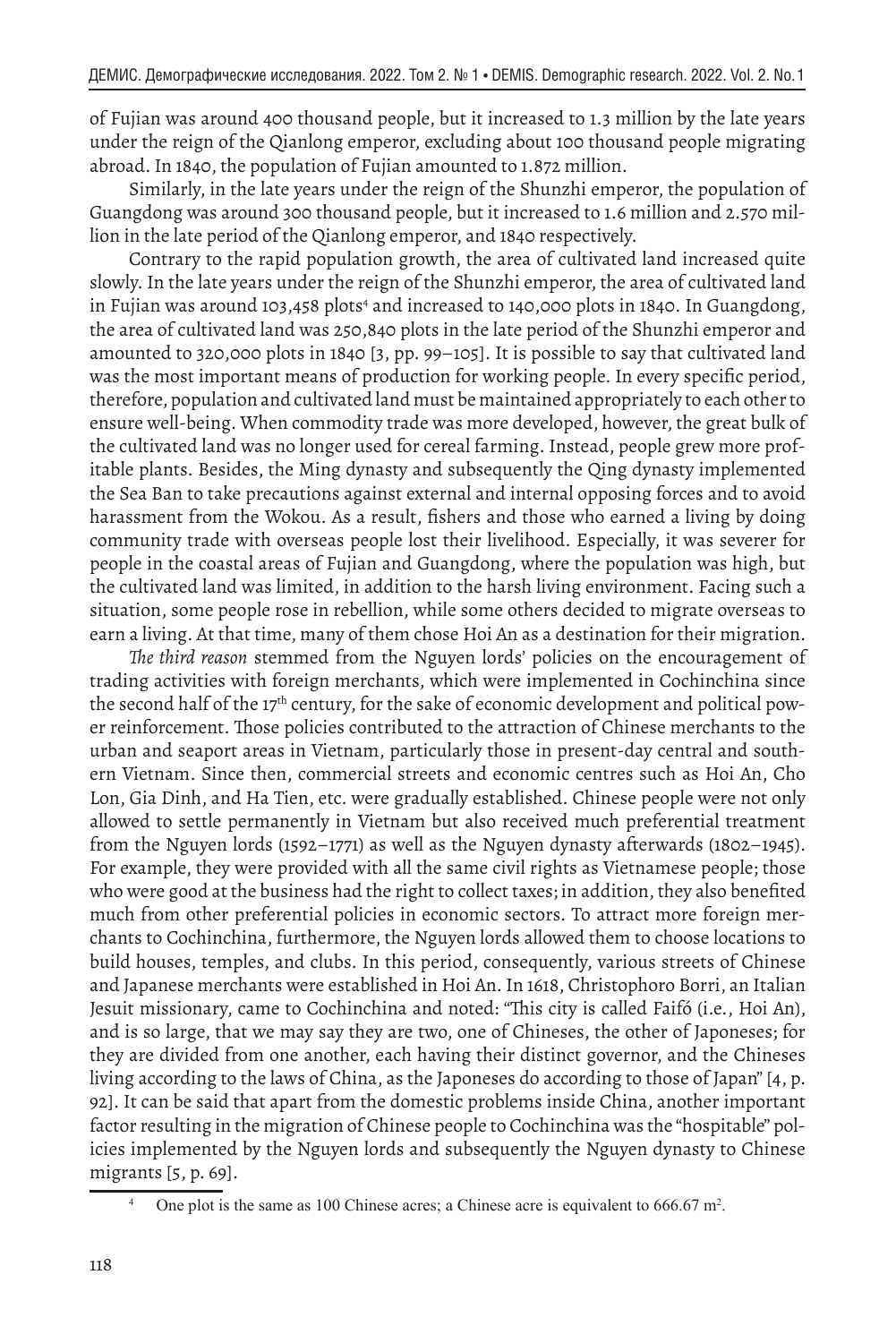#### **Economic activities of the Chinese in Hoi An** *1. Economic characteristics of the Chinese people*

Different from the trade in Hien Town (Vietnamese: Phố Hiến), business activities in Hoi An were mainly undertaken by foreign merchants, especially Chinese and Japanese ones. Observing the presence of a lot of Chinese and Japanese merchants in Hoi An, Christophoro Borri concluded: "In Cochinchina, traders are mainly Chinese and Japanese" [4, p. 90]. During the process of establishment and development, each community of migrants coming to a certain place to settle or do business usually kept its characteristics. Similarly, the economic and trading characteristics of the community of Hoa people were created, based on the traditional culture and the influence of their living environment.

*Firstly,* one of the basic characteristics of Hoa people that made them different from others, who came to settle and do business in Hoi An in particular, and Dai Viet in general, is that they always kept close ties with their blood relatives. Initially, Hoa people joined together due to the natural linkage, forming some kinds of associations such as: the port of commodity exchange (Vietnamese: Bạc dịch trường), the market of Hoa people (Vietnamese: chợ người Hoa), the street of Tang people (Vietnamese: phố người Đường), and the street of Hakka people (Vietnamese: phố Khách) as well as others. Moreover, then, organisations of institutional linkage such as syndicates, guilds, and villages were gradually established. Although no documents are mentioning the guild in Hoi An, the markets of Hoa people, the streets of Tang people, and the village of Ming people were recorded in historical documents. Those associations were mainly aimed at strengthening the community solidarity, providing mutual support, protecting the economic interest of Hoa people, and resisting the opposing forces and the assimilation from outside.

*Secondly,* Hoa people always showed flexibility in all situations and adapted themselves easily to the local conditions and policies. Thus, they quickly found a way to adjust to the surroundings no matter whether they lived in a rural or urban area and whether they settled in the home country or migrated abroad. It was one of the significant characteristics of Hoa people that helped their communities to develop and enhance their economic roles and positions in the country of destination.

*Thirdly,* it is the sense of mutual support in the business. We rarely witness that Hoa people, who live near one another, do business in the same goods in order to avoid competition. When they sell the same things, those things are just sundries. In business, Hoa people always follow their common principles. Contrary to the phenomenon of "every man for himself", Hoa people provide mutual support for one another. They are prepared to give funding to businesses, whenever necessary. They willingly lend their neighbours trade articles when they have not got the articles on time. Besides, they together provide support for other Hoa people, who have just moved from other places or migrated from the home country. When an Hoa person opens a restaurant, others will come to have meals in the restaurant. Similarly, when he or she sets up a shoe-making shop, others will come and buy shoes.

*Fourthly,* Hoa people highly appreciate credibility, which is considered most important in business. According to their opinion, everything can be gained if credibility is kept, and vice versa. It is viewed as an unwritten principle. Those, who deliberately violate the principle, will have no choice but to leave. Hoa people see credibility as a treasure and a vital principle in business.

Due to the characteristics mentioned above, Hoa people always show more advantages in trading activities, wherever they live. At the same time, they can prove a significant role in trade and a certain position in society in the country of destination.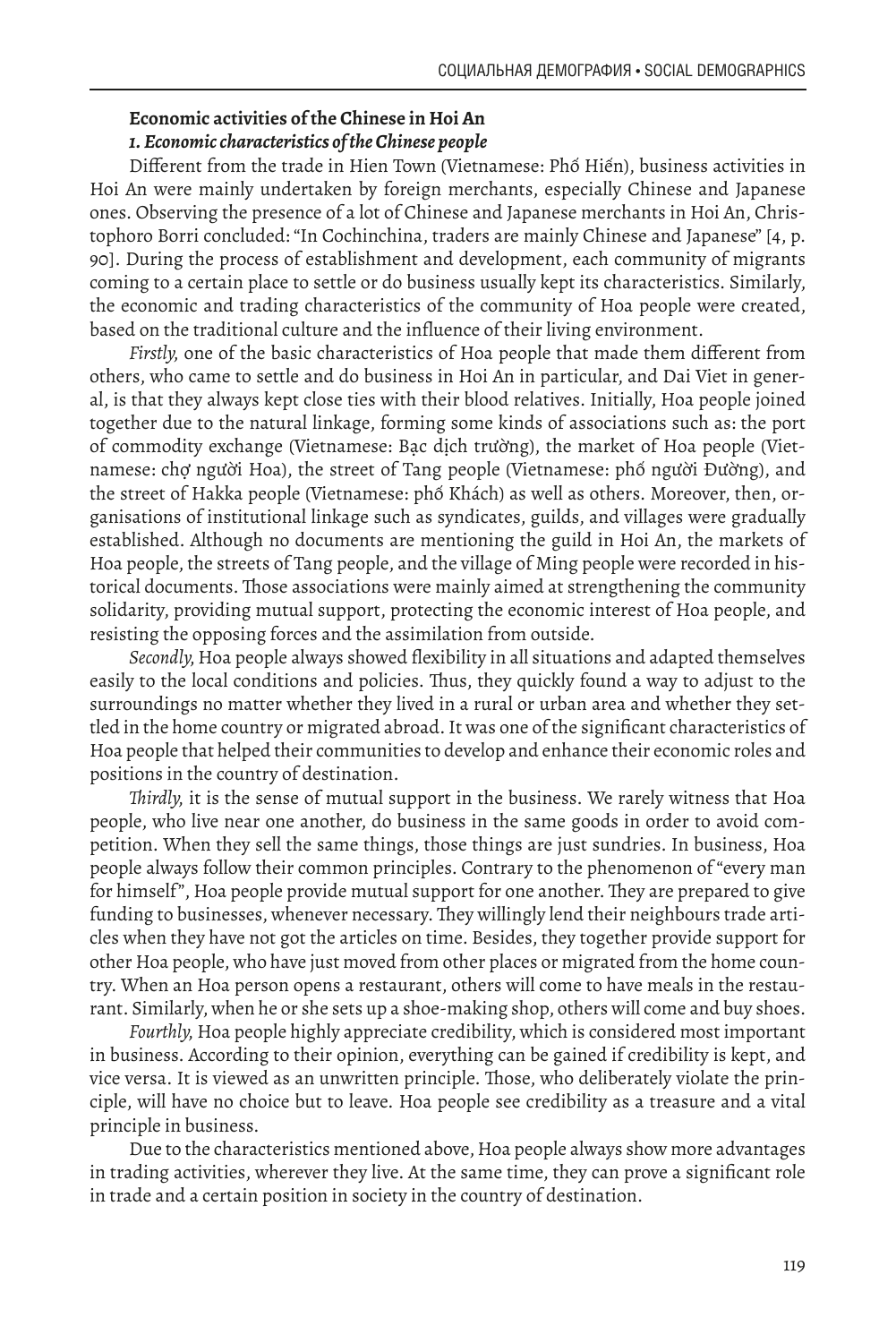#### *2. Modes of business among Hoa people*

*Firstly,* the trade season, also called "merchandising season", has resulted from the tropical monsoon climate of high humidity in Hoi An. During that period, taking advantage of the monsoon blowing from the northeast in winter and the southwest in summer, Chinese merchant boats sailed correspondingly to Hoi An and back to China. The merchandising season began in the first months of the year when spring came with the northeast wind. At that time, Chinese merchant boats reached Hoi An for commodity exchange and trade. The trade became the busiest in March, April, and May. The merchandising season often ended in July or August, when the monsoon still blew from the southeast, and stormy weather was about to set in. Thus, the Chinese merchant boats started to leave Hoi An for China. Christophoro Borri also recorded this particular mode of business in Hoi An: "The Chineses and Japoneses, drive the chief trade of Cochin-china, which is managed at a fair held yearly at one of the ports of this kingdom, and lasting about four months. The Chineses, in their vessels they called hunks, bring the value of four or five million in the plate; and the Japoneses, in their ships called sommes, an infinite quantity of very fine silk, and other commodities of their country. The king has a vast revenue from this fair by customs and imposts, and all the whole country receives great profit" [6, p. 90].

*Secondly,* owing to a long tradition of trade, Hoa people tried to "buy goods at the lowest price in the original place and sell them at the highest price to end-users". In addition to the dealers in Hoi An, consequently, Hoa merchants also set up many purchasing stations in local areas to buy products they needed, including forest products such as: agarwood, rhino horns, ivory, tiger bones, woods, and sea products such as: pearls, tortoise shells, sweet snails, swallow's nest, and Holothuria as well as other local products such as sugar, pepper, gold, gems, and amber… Meanwhile, they sent reliable members of their family to the station to supervise the purchasing activities; all the products they had bought were then transported by boats along rivers to Hoi An. According to the record made by Le Quy Don, at that time the export products in Hoi An mainly consisted of 16 types of products, including silk, yellow sugar, swallow's nest, cinnamon, agarwood, pepper, dried areca, ceramics, wood, tortoise shells, and rhino horns, etc. [7, pp. 232–236]. At present, the traces of the Hoa people, who undertook the task of buying local products for the trade in Hoi An, can be found in some areas in Quang Nam province such as Tam Ky, Que Son, Thang Binh, and Duy Xuyen districts. It can be said that Hoi An developed rapidly and became the biggest international trading port in Cochinchina, thanks to the proactive trade of Hoa merchants together with the favourable transport system of seaports, rivers, and canals, where boats and ships could stay for the entire merchandising season, and the abundance of products in Quang Nam.

Another mode of business used by Hoa merchants in their trade in Hoi An is that they played the role of go-betweens or representatives for foreign trading companies. The rapid development of the trade between Hoi An and China as well as other Western countries, however, led to the fact that Hoa merchants hired Vietnamese people to work as go-betweens in purchasing local products because the Hoa merchants realised that Vietnamese people were aware of the situation and local characteristics in Hoi An better than anyone else. To make it more convenient for trading activities, many Hoa merchants married Vietnamese wives to deal with the intermediary work in purchasing local products. The Vietnamese wives and children stayed in Vietnam, helping the Hoa merchants to buy commodities they needed. In Hoi An, consequently, Hoa people undertook not only the logistics in the seaport but also trading activities with the domestic market; apart from gathering local products to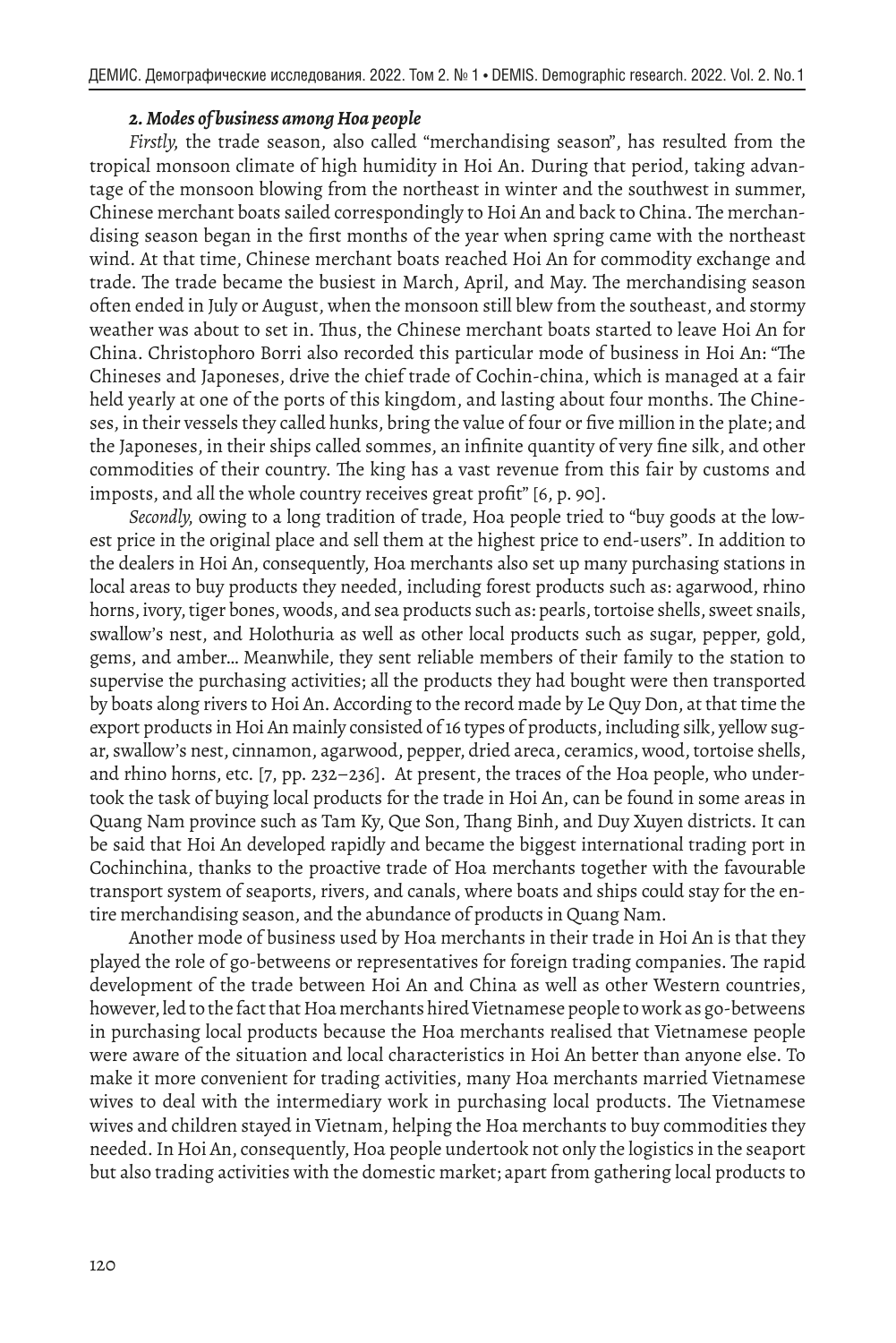be delivered to the home country, they played the role of mediators between local producers and local customers as well as between Vietnamese people and Western traders.

In 1639, after the Sakoku policy was promulgated and implemented by Japan, Hoa merchants cornered almost the entire market in Hoi An; all the trade centres and major trading activities were in the hand of Hoa people. Realising the favourable opportunity, Hoa merchants in some provinces in China, including Fujian, Guangdong, and Hainan accelerated the trade with other countries in the region. During the period, apart from the Chinese merchant boats allowed by the Chinese government to go to Cochinchina for business, other merchant boats from Fujian, Guangdong, and Hainan also carried out secretly trading activities and contributed considerably to the trade in Hoi An. A large commercial organisation named "Thirteen Firms" was established in Guangdong with the goal of "providing Vietnamese products for European ships and providing necessary Chinese and European products for Vietnam" [8, p. 24].

In the late  $17<sup>th</sup>$  and the early  $18<sup>th</sup>$  centuries, Hoa merchants had favourable conditions to do business in Hoi An. They set up some business establishments, enabling them to take control over the trade in Cochinchina. Many important responsibilities were assigned by the Nguyen lords to Hoa merchants, such as the manager of the maritime department of Hoi An seaport and the administration commissioners, who were in charge of supervising the ships and boats coming in and out of the seaport, collecting taxes, calculating weights and measures, assessing commodities, and working as a translator, etc. In the documents of the Minh Huong commune in the early 19<sup>th</sup> century, some Hoa merchants were asked by the royal court in Hue to come to the imperial city to take up the position of "street administrators" responsible for trading activities. In addition, the Nguyen lords provided more preferential treatment for them, regarding the taxes imposed on Hoa merchant boats. Taking the advantages and applying the appropriate modes of business, Hoa merchants quickly set up a system of trade covering the whole Cochinchina generally and Hoi An particularly; they took control over the profits derived from agricultural products, forest, and sea products as well as minerals, establishing a stable community, and ensuring their long-term position in the place of destination.

#### *3. Sources of commodities*

Having favourable geographical conditions and being located in the well-known international maritime trade routes such as "the silk road", "the incense trade route", and "the ceramic trade route" etc., Hoi An became an important seaport in the late 16th century and a busy trade centre in Vietnam in the 17th and 18th centuries. Merchant boats converged on Hoi An for trade, making it become a depot of commodities in Cochinchina particularly and Southeast Asia generally. At that time, Cochinchina was seen as an ideal destination, where merchant ships and boats could come to do business and set up relationships with the government of Thuan Hoa (a historical territory in central Vietnam, consisting of the present-day Quang Binh, Quang Tri, and Thua Thien Hue provinces). Christophoro Borri arrived in Cochinchina in 1618 and was surprised by the potential of the natural seaports in Hoi An. He wrote: "As for their ports, it is wonderful that in a coast little more than a hundred leagues in length, there should be above sixty most convenient landing-places, which is so because there are large arms of the sea. However, the principal port, to which all strangers resort, and where the aforementioned fair is kept, is that of the province of Cacchian (i.e., Quang Nam province)" [4, p. 91]. Goods were carried from everywhere in the North, the South, the Central, the sea of Vietnam as well as other nations and territories to Hoi An, making it become a huge granary of commodities in Cochinchina and Southeast Asia. Thus, Chinese merchants residing in Hoi An or China wanted to exploit these sources of business profits.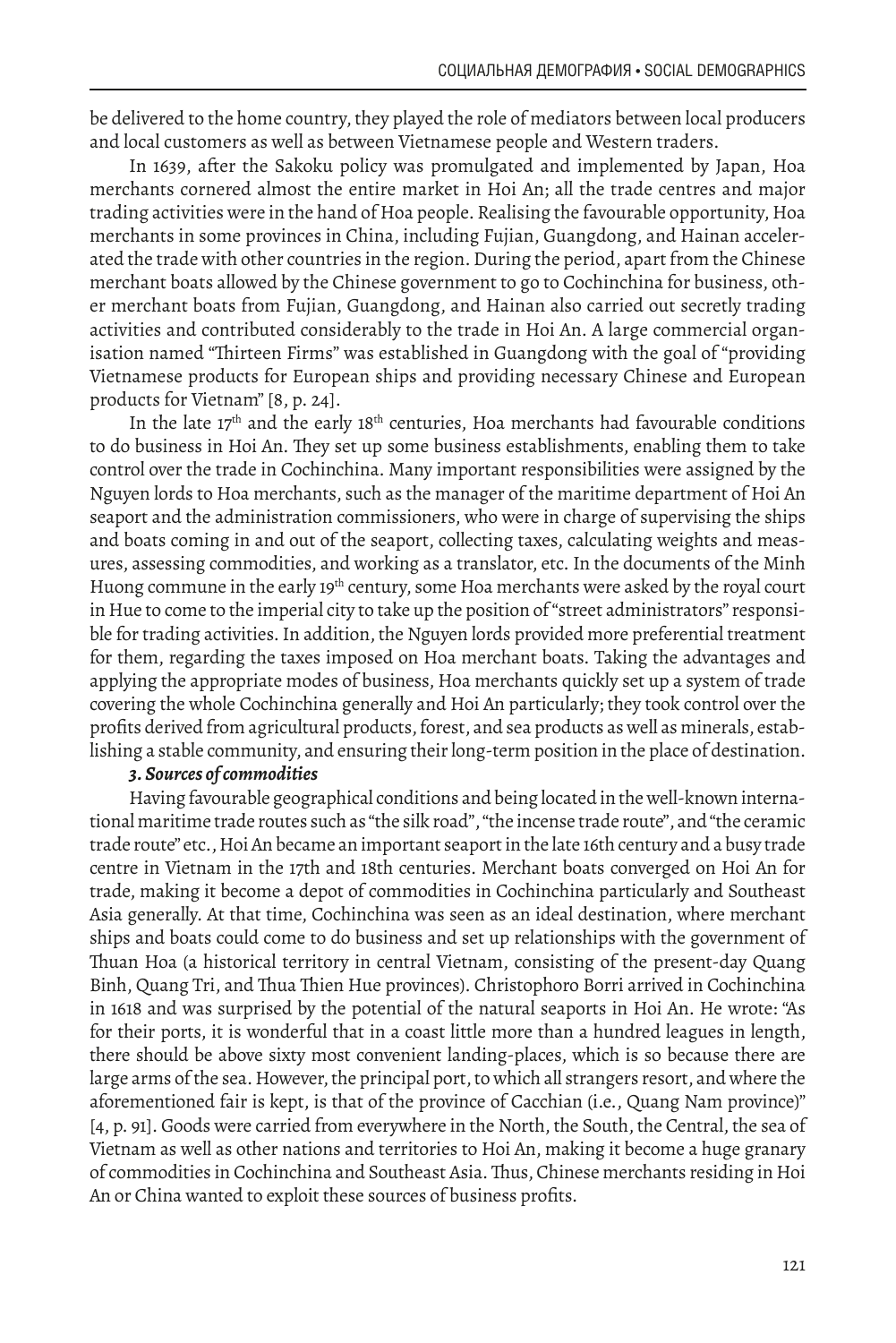After coming to Cochinchina in 1776, Le Quy Don described the eventful trading activities in Thuan Quang in comparison with those in South China. He wrote: "According to a merchant from Guangdong, whose surname is Tran, if the wind direction is favourable, it will take three days and three nights to sail by sea from Guangzhou to Thuan Hoa, reaching first the strait and then Thanh Ha street in Phu Xuan or similarly reaching first Dai Chiem seaport and then Hoi An town. The boats sailing back from Son Nam (Hien town; Vietnamese: Phố Hiến) to Guangzhou carry only one kind of product, which is brown tuber (Dioscorea cirrhosa), while the boats coming back from Thuan Hoa (i.e., Hue and Thanh Ha) carry only pepper; the boats sailing back from Quang Nam (i.e., Hoi An) carry all kinds of products, which other foreign countries cannot compare with" [7, p. 234]. In addition, Le Quy Don pointed out clearly: "all the goods produced in Thang Hoa, Dien Ban, Quang Ngai, Quy Nhon, Binh Khang, and Nha Trang (i.e., the region covering from Quang Nam to Thuan Hai) are carried to Hoi An by horses inland or boats along the waterways. Thus, merchants from the north come there to buy the goods to be delivered to the home countries. In the past, there were so many commodities that hundreds of big boats could not carry all" [7, p. 234]. During the period, almost all the products exploited from the gold mines in the central part of Dai Viet were mainly exported through the Chinese merchants who worked as go-betweens.

Apart from the above-mentioned commodities, Hoa merchants did business with many other strategic products, including rice, wood, metal, sugar, fabric, and miscellaneous goods. The products were not only delivered to China but also highly profitable for Hoa merchants to sell them to Western merchants or others in Southeast Asia and Japan. Besides, products from various trade centres in the region were carried to Hoi An seaport. In a research work on the East India Company (EIC) in Quang Nam, W. J. M. Buch wrote: "the reason why many Chinese merchants come to Quang Nam every year is that they can find there a trade centre for business with neighbouring countries and regions. Pepper is carried to this place from Palembang, Pahang, and other areas; camphor, wood, ivory, coarse ceramic products, and other goods are delivered from Borneo. With the remaining, they can buy more pepper, ivory, spices, and cardamom produced in Quang Nam. Thus, their boats are brimful of goods, when coming back to China" [8, p. 24].

According to some researchers, over 83 years, from 1647 to 1720, the total number of Chinese merchant boats leaving Hoi An for Japan is 203, making up 30% of all Chinese merchant boats coming from Southeast Asian countries to Japan. This is shown in the following table:

Table 1.

|           | <b>Tonkin</b> | Quang<br>Nam | Cambo-<br>dia | <b>Siam</b> | Patani         | <b>Malacca</b> | Jakarta | <b>Bantam</b> |
|-----------|---------------|--------------|---------------|-------------|----------------|----------------|---------|---------------|
| 1647-1650 |               | 11           | 4             |             |                |                | 4       |               |
| 1651-1660 | 15            | 40           | 37            | 28          | 20             |                | 2       |               |
| 1661-1670 | 6             | 43           | 24            | 26          | 9              | $\overline{2}$ | 12      |               |
| 1671-1680 | 12            | 40           | 10            | 23          |                |                | 31      |               |
| 1681-1690 | 12            | 29           | g             | 25          | 8              | 4              | 18      |               |
| 1691-1700 | 6             | 30           | 22            | 20          |                | າ              | 16      |               |
| 1701-1710 | 3             | 12           |               | 11          | $\mathfrak{p}$ | $\mathfrak{p}$ |         |               |
| 1711-1720 | ำ             | 8            |               | 5           |                |                | 5       |               |
| Total     | 63            | 203          | 109           | 138         | 49             | 8              | 90      |               |

**Number of Chinese merchant boats from Southeast Asia to Japan (1647 – 1720)**

*Source*: [9, p. 101].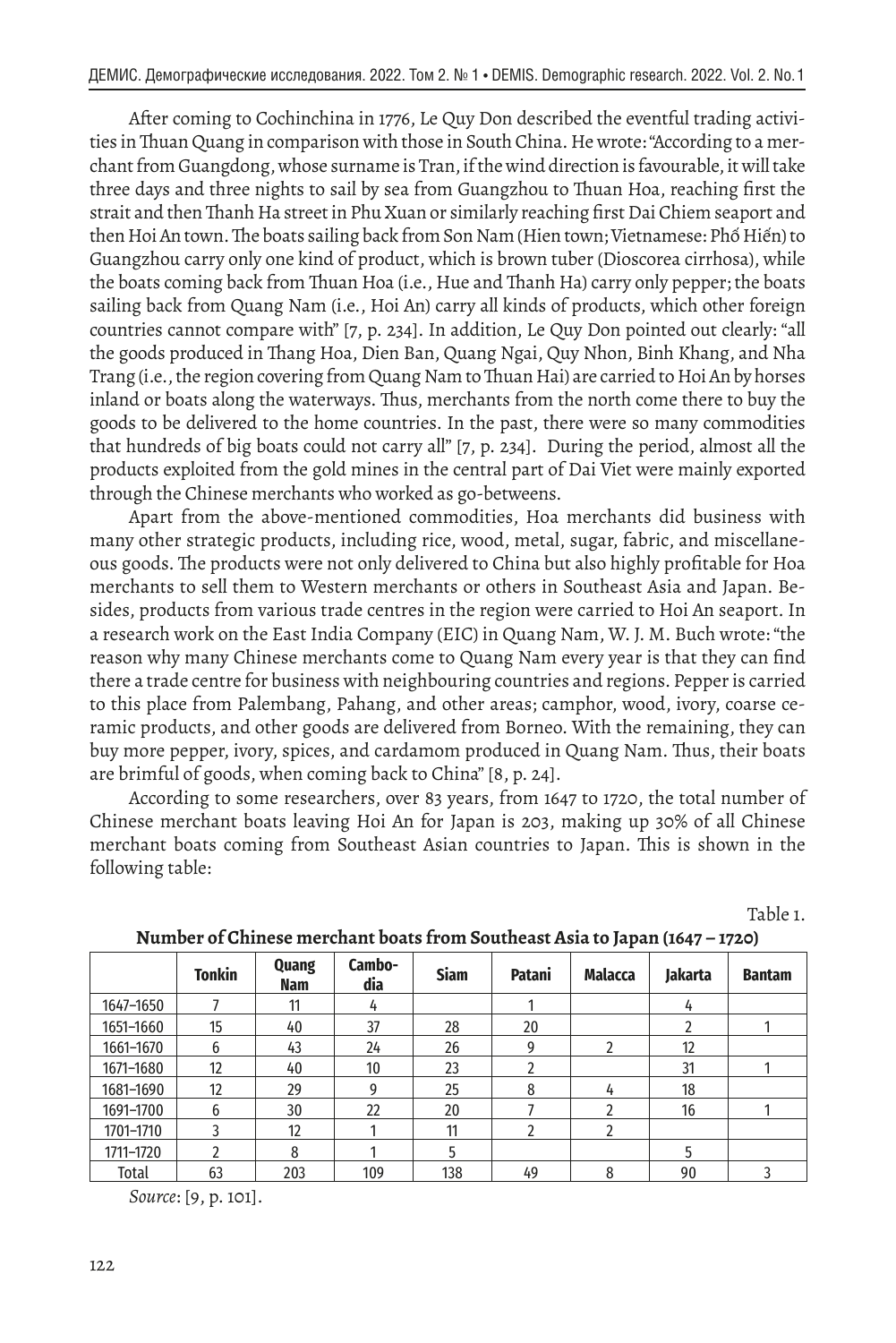The figures mentioned above show how abundant the commodities were in Hoi An and enable us to recognise the importance of Hoi An seaport. It was not only a district or inter-district centre of commerce and transport but also a centre of trade and regional and international integration for the whole Indochina. At the same time, the figures demonstrate the role of Hoa merchants in promoting trading activities in Hoi An with other countries in the region.

### **The influence of the Chinese on promoting the economy and society in Dang Trong in the XVI-XVIII centuries**

Owing to the trading activities promoted greatly by Hoa merchants, socio-economic development was strengthened in Indochina generally and Hoi An particularly. This is shown clearly in some areas as follows:

*Firstly,* the trading activities carried out by Hoa merchants in Hoi An contributed part towards the establishment of some towns, such as Tam Ky town in south Thang Hoa and Nuoc Man town in Quy Nhon province. Those urban or semi-urban centres, including the towns Tam Ky, Nuoc Man, and An Thai, set up mutually supportive and supplementary relationships with Hoi An. In Hoi An alone, the trading activities of Hoa merchants also helped to accelerate the process of urbanisation. They built many houses, which were rented as hotels by newcomers from China or as warehouses by Hoa merchants.

*Secondly,* the trading activities carried out by the Hoa merchants also led to the creation of some new handicraft industries and the development of the existing industries. For example, Hoa people were inherently skilled in silkworm breeding. After residing in Hoi An, they set up silk-weaving establishments along both sides of the Thu Bon river. Vietnamese people were employed to work for the establishments. To show gratitude towards the Cochinchinese government, some of the Hoa merchants handed over new techniques in silk production, such as the skills in making plain silk and patterned silk, to Vietnamese people to develop the textile industry in Cochinchina. On the way to Tonkin in 1688, William Dampier, an English explorer, heard the news that Chinese people fled from China to Quang Nam province, because local people welcomed them.

Furthermore, many of them were craftsmen, so they then taught the techniques to the military officials that they relied on [10]. Le Quy Don wrote: "Thuan Hoa does not have much wealth; all products are delivered from Quang Nam province, which is the most fertile area. In Thang Hoa and Dien Ban districts, local people know how to weave patterned silk and fabrics that are as fine as those in Guangdong" [7, p. 337]. Owing to the whole-hearted assistance from Chinese artisans, the textile industry developed rapidly in some local areas, including Go Noi, Phong Thu, and Thanh Quyt in Dien Ban, Duy Xuyen, and Dai Loc districts of Quang Nam province. Besides coarse and durable fabric, they also produced fine fabric from a very thin thread-like the fabric made by the spinning frames in China, which was commonly called Chinese fabric.

During the same period, Hoa people in Hoi An built many sugar-making kilns along both sides of the Thu Bon river. There were many types of sugar produced with sophisticated techniques. Western merchants liked the sugar made in Hoi An because it looked beautiful, and its quality was the best in the region. In 1633, four boats of Hoa merchants carried 76,205 kg of sugar from Hoi An seaport to Japan. Until the 18th century, every year Hoa merchants transported more than 40,000 barrels<sup>5</sup> of white sugar from Hoi An to China,

<sup>5</sup> A barrel is a volume unit for measuring liquid; it is equivalent to 42 gallons, i.e., approximately 150 liters.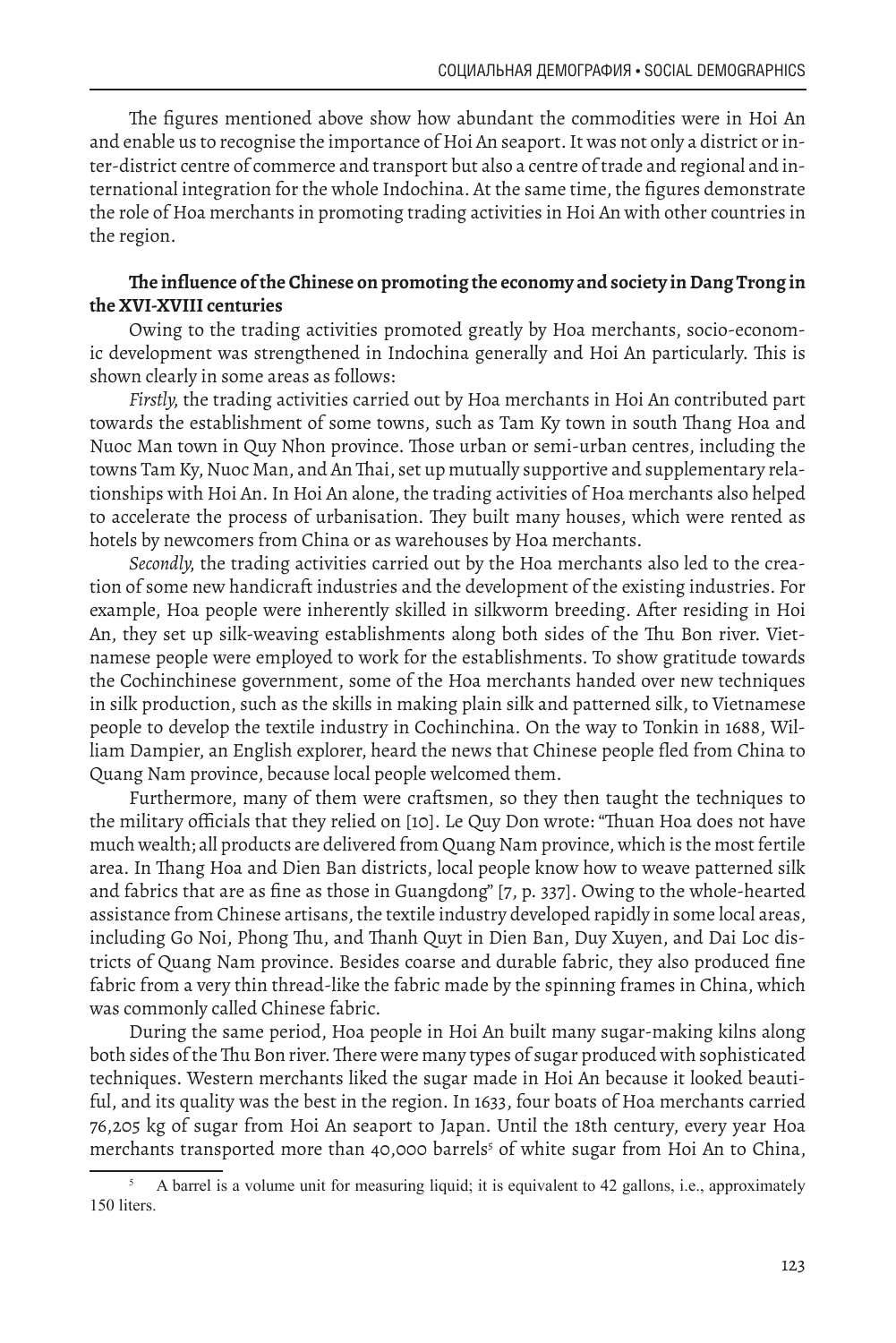getting a profit of about 400% from the product. In 1822, the amount of sugar carried by Hoa people to China ranged from 1,000 to 3,000 tonnes, of which about 250 tonnes were delivered to the European bases in Malacca [9, p. 121].

The trade and urban development in Hoi An also led to the development of Thanh Ha pottery village and Kim Bong carpentry village. Potteries were made in Thanh Ha village quite early in the mid-16<sup>th</sup> century, but many new products, especially those used in the sugar-making industry, were made in this period. Apart from the traditional products, such as pots and cauldrons, they developed the production of other goods, including jars and vessels used by sugar makers or merchants. During this period, furthermore, carpenters in Kim Bong not only did carpentry in building houses and making household goods, but they also produced two important commodities, including the cinnamon container and the wooden barge. A small-sized wooden barge built in Kim Bong village could carry 60 or 70 tonnes of goods. Meanwhile, a large-sized wooden barge, the length of which was over 30 m, could carry about 200 tonnes of goods. It can be said that the wooden barges built in Kim Bong village partly helped Hoi An become a centre of the river and sea transport.

*Thirdly,* the cultural exchange between Cochinchina and China was promoted. To make it favourable for the commodity purchase and other trading activities, family and marital relationships were set up popularly by Hoa merchants in Hoi An during this period. In Pierre Poivre's memoirs, he wrote: "Hoa people often get married to local women here" [11, p. 270]. In the epitaph titled "General Regulations of the Chinese Merchants' Club" (Vietnamese: Dương Thương hội quán công nghị điều lệ) on the stele placed in Ngu Ban pagoda dating back to the  $7<sup>th</sup>$  year of Vinh Huu Era (1741), the fifth regulation says: "Those (i.e., Hoa newcomers), who want to take up long-term residence with their Vietnamese wives, have to make a statement to the Club; when the wives are pregnant or give birth, it is necessary to report to the Club so as to make it easier to find the origin and identity of the children" [11, p. 270]. Thus, the family and marital relationships between Hoa and Vietnamese people made Hoi An seaport livelier with both foreign and local characteristics as well as occupational diversity. As a result, the trading activities of Hoa people became more vigorous and stable in a larger area. Besides, the marital relationships between Hoa and Vietnamese people in Hoi An also accelerated the cultural exchange of China with Cochinchina generally and Hoi An particularly. Owing to the marital relationships, many cultural elements from South China, mainly including Fujian, Guangdong, Chaozhou, and Hainan, were disseminated to this region. Many pagodas, clubhouses, houses, and public bars were built, and some Chinese faiths, beliefs, customs, and thoughts were spread to Hoi An. In addition to providing support for the trading activities of Hoa merchants, the cultural exchange between Chinese and local people partly enhanced the ties between Cochinchina and China.

*Fourthly,* the strong increase of the Chinese in Hoi An, promoted economic, cultural, and social development but left certain consequences for the people here. Accordingly, the Chinese with their solidarity, experience, and trading capital created great pressure on local traders. Local traders could not compete with Chinese merchants, so some went bankrupt, some changed to brokers for overseas Chinese merchants, some changed to retail. Besides, the migration of the Chinese to Hoi An, in addition to enriching the culture of Hoi An, also erased and changed some traditional cultural features of the indigenous residents here.

#### **Conclusion**

Based on the above-described analysis, we can see that Hoa people played an important role in socio-economic development, promoting the trade in Hoi An particularly and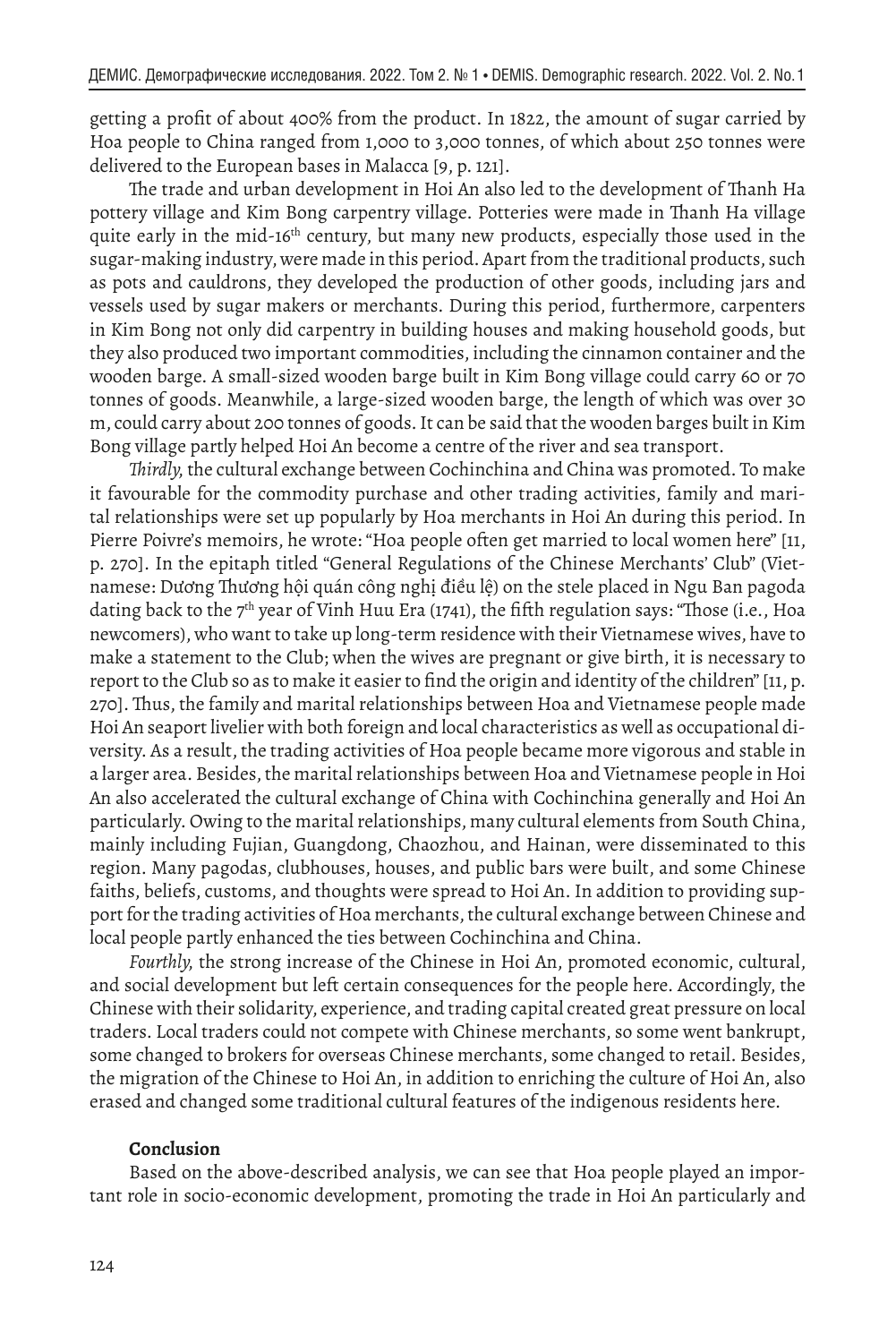Dai Viet generally during the period from the 16<sup>th</sup> to the 18<sup>th</sup> century. At the same time, they contributed a great part towards making Hoi An become a centre of cultural exchange and acculturation. Owing to the trading activities, contact, cohabitation, etc. of the Hoa merchants, foreign cultural elements were gradually adopted and amalgamated with the local culture, creating a colourful part in the picture of the whole culture of Vietnam. It can be affirmed that due to the trading activities of Hoa people in addition to the trade appreciation policy of the Cochinchinese government, Cochinchina was likely to be a "sea institution" by the late 16<sup>th</sup> and the early 17<sup>th</sup> centuries, promoting sea exploitation thoroughly and developing the maritime trade and cultural exchange.

#### **References**

1. Ge Jianxiong [葛剑雄]. *History of Chinese immigration* [中国移民史]. Volume 1 [第1卷]. Fujian People's Publishing House [福建人民出版社], 1997. 405 p. ISBN: 9787211029303. (In Chin.)

2. Li Tana [李塔娜]. S*ocio-economic history of Vietnam under the Nguyen Dynasty, Van Tan* [越南阮氏 王朝社会经济史] / translated by Li Yashu [李亚舒等译]. Beijing [北京]: Wenjin Publishing House [文津出 版社], 2000. 228 p. ISBN: 7805543860. (In Chin.)

3. Xie Meihua [谢美华]. Discussing the causes and pressures that forced the Chinese in coastal areas of Fujian and Guangdong to go abroad before the opium war [鸦片战争前闽粤沿海地区人口压力与华人 出国—兼论出国原因]. *Research on Indonesia* [南洋问题研究]. 1991. No. 2 [第2期]. Pp. 99–105. (In Chin.)

4. Borri C. *Cochinchina in 1621* [Xứ Đàng Trong năm 1621]. Ho Chi Minh City [Hồ Chí Minh]: Ho Chi Minh City Publishing House [Nxb Tp. Hồ Chí Minh], 1998. 133 p. ISBN: 6045826639. (In Viet.)

5. Tran Khanh [Trần Khánh]. Vietnamese Feudal Governments' Policies on Chinese Migrants [Chính sách của nhà nước phong kiến Việt Nam đối với dân Trung Hoa di cư]. *Southeast Asian Studies* [Tạp chí Nghiên cứu Đông Nam Á]. 2000. Vol. 6 [Số 6]. Pp. 1–14. (In Viet.)

6. Borri C. *Report on the Kingdom of Cochinchina* [Tường trình về vương quốc Đàng Trong] / translated by Do Trung Quang [Đỗ Trung Quang dịch]. Archive document No. LS-TL/0343 of the Department of History, Hanoi National University of Education [Tài liệu khoa Lịch sử, số LS-TL/0343, Đại học Sư phạm Hà Nội]. (In Viet.)

7. Le Quy Don [Lê Quý Đôn]. *Miscellaneous Chronicles of the Pacified Frontier* [Phủ Biên tạp lục]. Hanoi [Hà Nội]: Social Sciences Publishing House [Nxb Khoa học Xã hội], 1977. 447 p. (In Viet.)

8. Nguyen Van Kim [Nguyễn Văn Kim]. Cochinchina in the Regional Power Interraction and Relations [Xứ Đàng Trong trong các mối quan hệ và tương tác quyền lực khu vực]. *Historical Studies* [Tạp chí Nghiên cứu Lịch sử]. 2006. Vol.6 [Số 6]. Pp. 19–35. ISSN: 0866-7497. (In Viet.)

9. Li Tana [李塔娜]. *Nguyen Cochinchina – Southern Vietnam in the Seventeenth and Eighteenth Centuries* [Xứ Đàng Trong - Lịch sử kinh tế xã hội Việt Nam thế kỷ XVII – XVIII] / translated by Nguyen Nghị. Ho Chi Minh City [Hồ Chí Minh]: TRE Publishing House [Nxb Trẻ], 1999. 282 p. (In Viet.)

10. Tran Kinh Hoa [Trần Kinh Hòa]. Some Comments on Minh Huong Commune and Ancient Communes in Hoi An [Mấy điều nhận xét về Minh Hương xã và các cổ tích tại Hội An]. *Vietnam Archaeology Journal* [Việt Nam khảo cổ tập san]. 1960. Vol.1 [Số 1]. Pp. 1–30. (In Viet.)

11. Phan Dai Doan [Phan Đại Doãn]. Hoi An and Cochinchina [Hội An với Đàng Trong]. *Proceedings of the International Conference "Ancient Urban Hoi An"* [Kỷ yếu Hội thảo quốc tế Đô thị cổ Hội An]. Hanoi [Hà Nội]: Social Sciences Publishing House [Nxb Khoa học Xã hội], 1991. (In Viet.)

#### **Bio note:**

*Dinh Tien Hieu, PhD, Lecture, Department of History, Faculty of Social Sciences and Humanities, Vietnam National University, Hanoi, Vietnam.*

**Contact information:** *e-mail: hieudt1978@gmail.com; ORCID ID: 0000-0001-6211-5952.*

*Nguyen Thu Hong, PhD, Lecture, Department of Political Science, Faculty of Social Sciences and Humanities, Vietnam National University, Hanoi, Vietnam.*

**Contact information:** *e-mail: hongnt79vnu@gmail.com; ORCID ID: 0000-0002-4116-3979.*

*Received on 08.11.2021; accepted for publication on 13.01.2022. The authors have read and approved the final manuscript.*